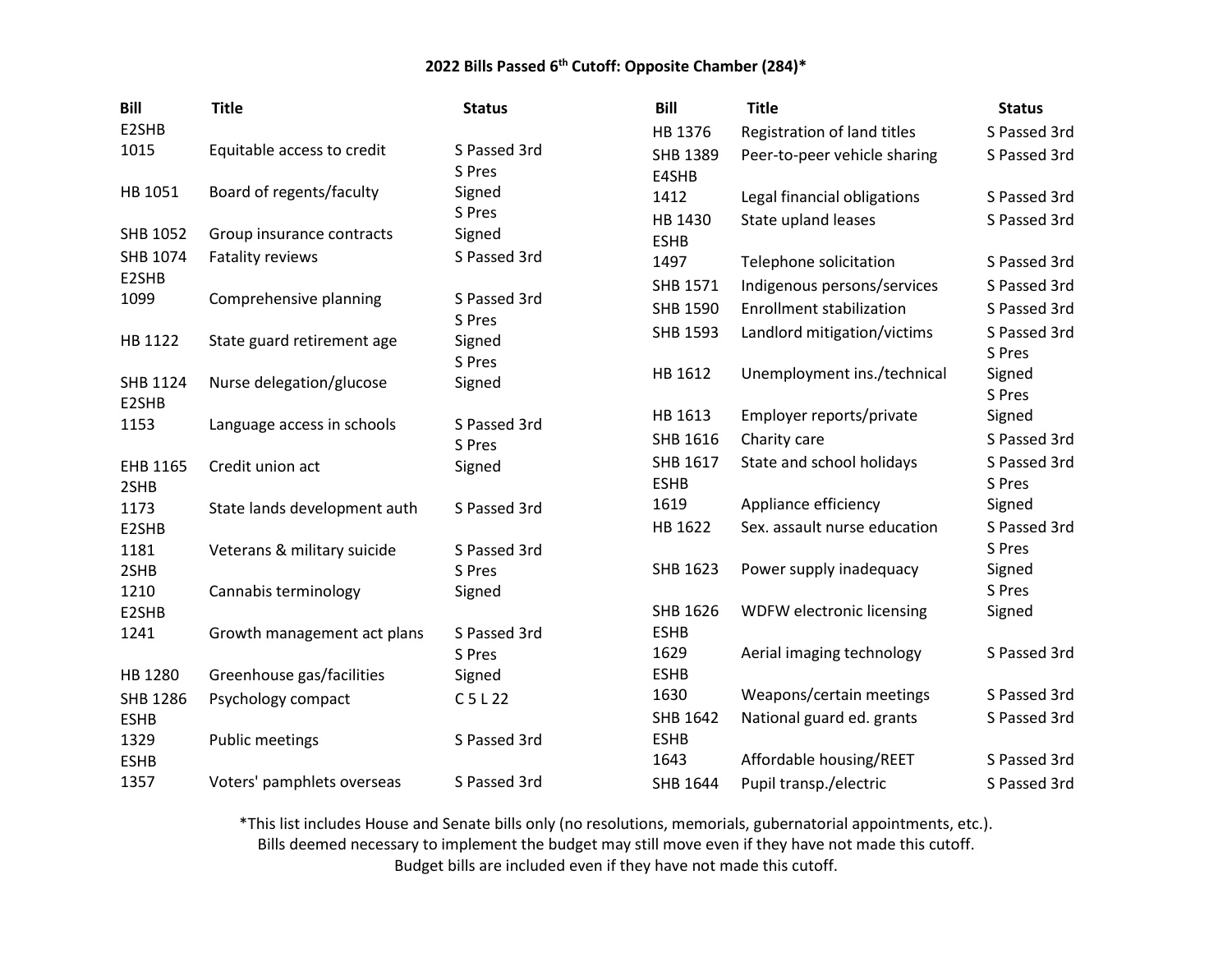| <b>Bill</b>         | <b>Title</b>                 | <b>Status</b> | <b>Bill</b>     | <b>Title</b>                    | <b>Status</b>    |
|---------------------|------------------------------|---------------|-----------------|---------------------------------|------------------|
| SHB 1646            | Dementia action collab.      | S Passed 3rd  | <b>ESHB</b>     |                                 | S Pres           |
| HB 1647             | Building for the arts        | S Passed 3rd  | 1705            | Untraceable guns                | Signed           |
| HB 1648             | Accountancy/inactive license | S Passed 3rd  | SHB 1706        | Truck drivers/restrooms         | S Passed 3rd     |
|                     |                              | S Pres        | <b>SHB 1708</b> | Audio-only telemed fac fees     | S Passed 3rd     |
| SHB 1649            | WDFW disabilities adv. comm. | Signed        | <b>ESHB</b>     |                                 |                  |
| HB 1651             | Postpartum contraception     | S Passed 3rd  | 1716            | <b>Ballot casting locations</b> | S Passed 3rd     |
| SHB 1655            | Safety rest areas            | S Passed 3rd  | SHB 1717        | GMA planning/tribes             | S Pres<br>Signed |
| E2SHB               |                              |               | HB 1719         | Military equipment/law enf.     | C3L22            |
| 1659<br>E2SHB       | Higher education grants      | S Passed 3rd  | E2SHB           |                                 |                  |
| 1663                | Landfill methane emissions   | S Passed 3rd  | 1723            | Telecommunications access       | S Passed 3rd     |
| 2SHB                |                              |               | <b>SHB 1724</b> | Supportive housing resources    | S Passed 3rd     |
| 1664                | Schools/support funding      | S Passed 3rd  | SHB 1725        | Missing indigenous persons      | S Passed 3rd     |
|                     |                              | S Pres        | <b>SHB 1728</b> | Insulin work group reauth.      | S Passed 3rd     |
| HB 1669             | PSERS disability benefits    | Signed        | <b>SHB 1732</b> | Long-term care/delay            | C1L22            |
| <b>ESHB</b>         |                              |               | <b>ESHB</b>     |                                 |                  |
| 1673                | Public works board/broadband | S Passed 3rd  | 1733            | Long-term care/exemptions       | C 2 L 22         |
|                     |                              | S Pres        | <b>SHB 1735</b> | Peace officers/use of force     | $C$ 4 L 22       |
| SHB 1675            | Dialysate & dialysis devices | Signed        | E2SHB           |                                 |                  |
| E2SHB               |                              |               | 1736            | State student loan program      | S Passed 3rd     |
| 1688<br><b>ESHB</b> | Out-of-network health care   | S Passed 3rd  | HB 1738         | Housing finance comm'n debt     | S Passed 3rd     |
| 1689                | Biomarker testing prior auth | S Passed 3rd  | HB 1739         | Hospital policies/pathogens     | S Passed 3rd     |
| E2SHB               |                              |               |                 |                                 | S Pres           |
| 1691                | Oil spills/financial resp.   | S Passed 3rd  | EHB 1744        | Cancer care collaboratives      | Signed           |
| <b>ESHB</b>         |                              |               |                 |                                 | S Pres           |
| 1694                | Chemicals/consumer products  | S Passed 3rd  | SHB 1747        | Child relative placements       | Signed           |
| HB 1700             | Derelict vessel removal      | S Passed 3rd  | HB 1748         | Human trafficking/ABD prog.     | S Passed 3rd     |
| SHB 1701            | <b>LEOFF benefits</b>        | S Passed 3rd  | 2SHB            |                                 |                  |
| SHB 1703            | 911 emergency communications | S Passed 3rd  | 1751            | Hazing prevention               | S Passed 3rd     |
| HB 1704             | Service contracts            | S Passed 3rd  |                 |                                 | S Pres           |
|                     |                              |               | EHB 1752        | Deferred compensation/Roth      | Signed           |

\*This list includes House and Senate bills only (no resolutions, memorials, gubernatorial appointments, etc.). Bills deemed necessary to implement the budget may still move even if they have not made this cutoff.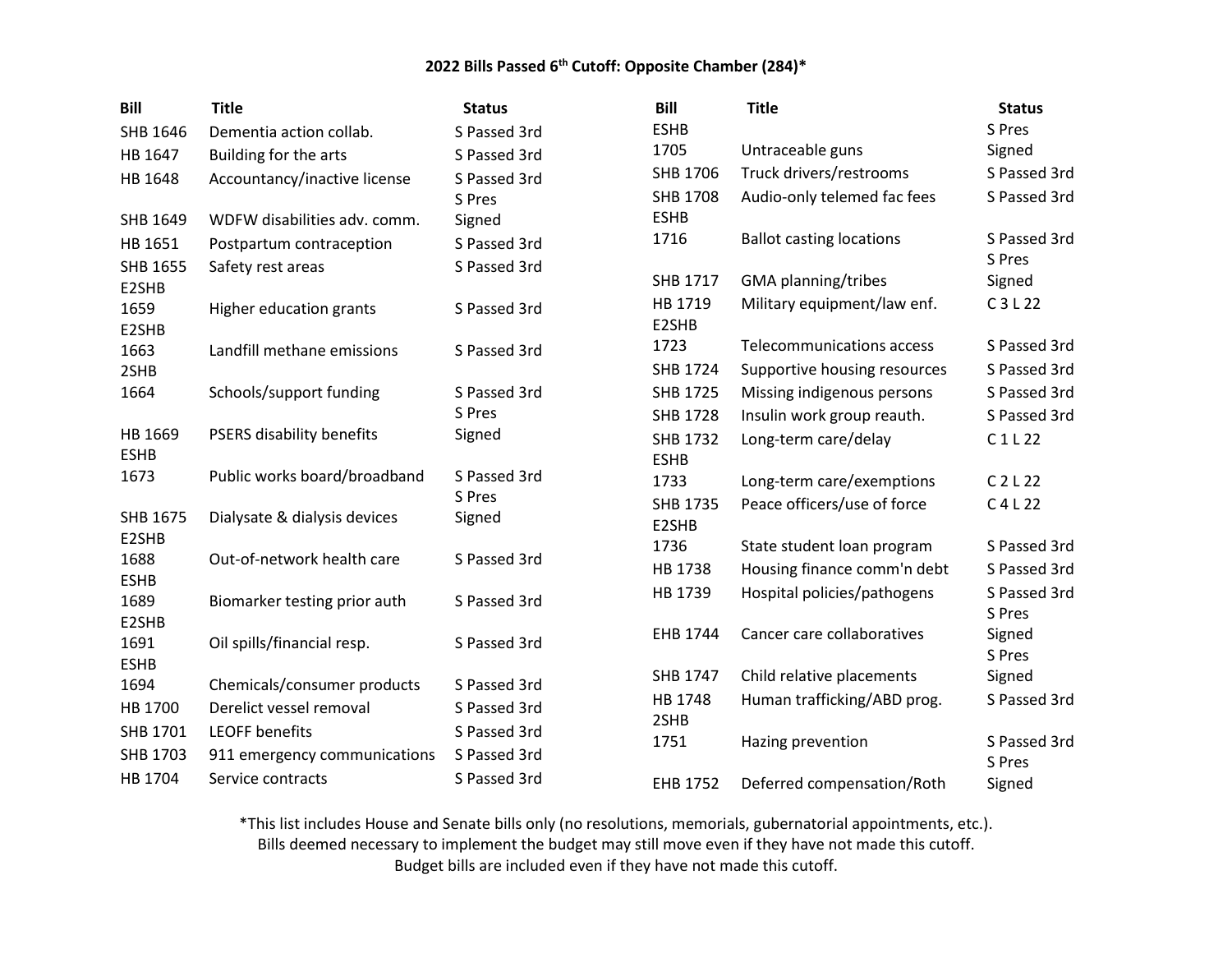| <b>Bill</b><br><b>ESHB</b> | <b>Title</b>                      | <b>Status</b>          | <b>Bill</b><br>E2SHB | <b>Title</b>                 | <b>Status</b>          |
|----------------------------|-----------------------------------|------------------------|----------------------|------------------------------|------------------------|
| 1753                       | Climate funding/tribes            | S Passed 3rd           | 1815                 | Catalytic converter theft    | S Passed 3rd           |
|                            |                                   | S Pres                 | SHB 1816             | Operating budget, supp.      | H Rules R              |
| HB 1755                    | <b>TANF time limit extensions</b> | Signed                 | 2SHB                 |                              | S Pres                 |
|                            |                                   | S Pres                 | 1818                 | Reentry and rehabilitation   | Signed                 |
| HB 1761                    | Opioid reversal by ED nurses      | Signed                 | <b>ESHB</b>          |                              |                        |
| HB 1765                    | Health benefit ex./B&O tax        | S Passed 3rd           | 1821                 | Telemedicine/relationship    | S Passed 3rd           |
| SHB 1768                   | Energy conservation projects      | S Passed 3rd<br>S Pres | HB 1825              | Single judge courts          | S Passed 3rd<br>S Pres |
| HB 1769                    | Community municipal corps         | Signed                 | HB 1832              | Code city form of government | Signed                 |
| SHB 1773                   | Assisted outpatient treat.        | S Passed 3rd           | HB 1833              | School meals/electronic info | S Passed 3rd           |
| SHB 1779                   | Surgical smoke                    | S Passed 3rd           |                      |                              | S Pres                 |
| SHB 1781                   | Capital budget, supplemental      | H Rules R              | HB 1834<br>2SHB      | Student absences/mental hith | Signed                 |
| EHB 1784                   | License plate visibility          | S Pres<br>Signed       | 1835                 | Postsecondary enrollment     | S Passed 3rd           |
| HB 1785                    | WSP minimum salary                | S Passed 3rd           | EHB 1851             | Abortion care                | S Passed 3rd           |
| SHB 1786                   | Transportation budget, supp.      | H Rules R              | HB 1859              | Cannabis analysis labs       | S Passed 3rd           |
| SHB 1790                   | Temporary license plates          | S Passed 3rd           | 2SHB                 |                              |                        |
| <b>ESHB</b>                |                                   | S Pres                 | 1860                 | Behavioral health discharge  | S Passed 3rd           |
| 1793                       | Electric vehicles/HOAs            | Signed                 | <b>ESHB</b>          |                              |                        |
|                            |                                   | S Pres                 | 1866                 | Supportive housing           | S Passed 3rd           |
| SHB 1794<br><b>ESHB</b>    | Dishonored paycheck fees          | Signed<br>S Pres       | SHB 1867             | Dual credit program data     | S Passed 3rd<br>S Pres |
| 1795                       | Nondisclosure/illegal acts        | Signed                 | HB 1874              | Prof. licensure/convictions  | Signed                 |
| HB 1798                    | LCEDIR/tourism slogan             | C6L22                  | SHB 1876             | Ballot measures/impact discl | S Passed 3rd           |
| E2SHB                      |                                   |                        | <b>SHB 1878</b>      | Schools/comm. eligibility    | $C$ 7 L 22             |
| 1799                       | Organic materials management      | S Passed 3rd           | <b>ESHB</b>          |                              |                        |
| <b>SHB 1800</b>            | Behavioral health/minors          | S Passed 3rd           | 1881                 | <b>Birth doulas</b>          | S Passed 3rd           |
| HB 1805                    | Opportunity scholarship prog      | S Passed 3rd           |                      |                              | S Pres                 |
| E2SHB                      |                                   |                        | HB 1888              | Working fam. credit/rates    | Signed                 |
| 1812                       | Energy facility site council      | S Passed 3rd           | 2SHB                 |                              |                        |
|                            |                                   |                        | 1890                 | Children behavioral health   | S Passed 3rd           |

\*This list includes House and Senate bills only (no resolutions, memorials, gubernatorial appointments, etc.). Bills deemed necessary to implement the budget may still move even if they have not made this cutoff.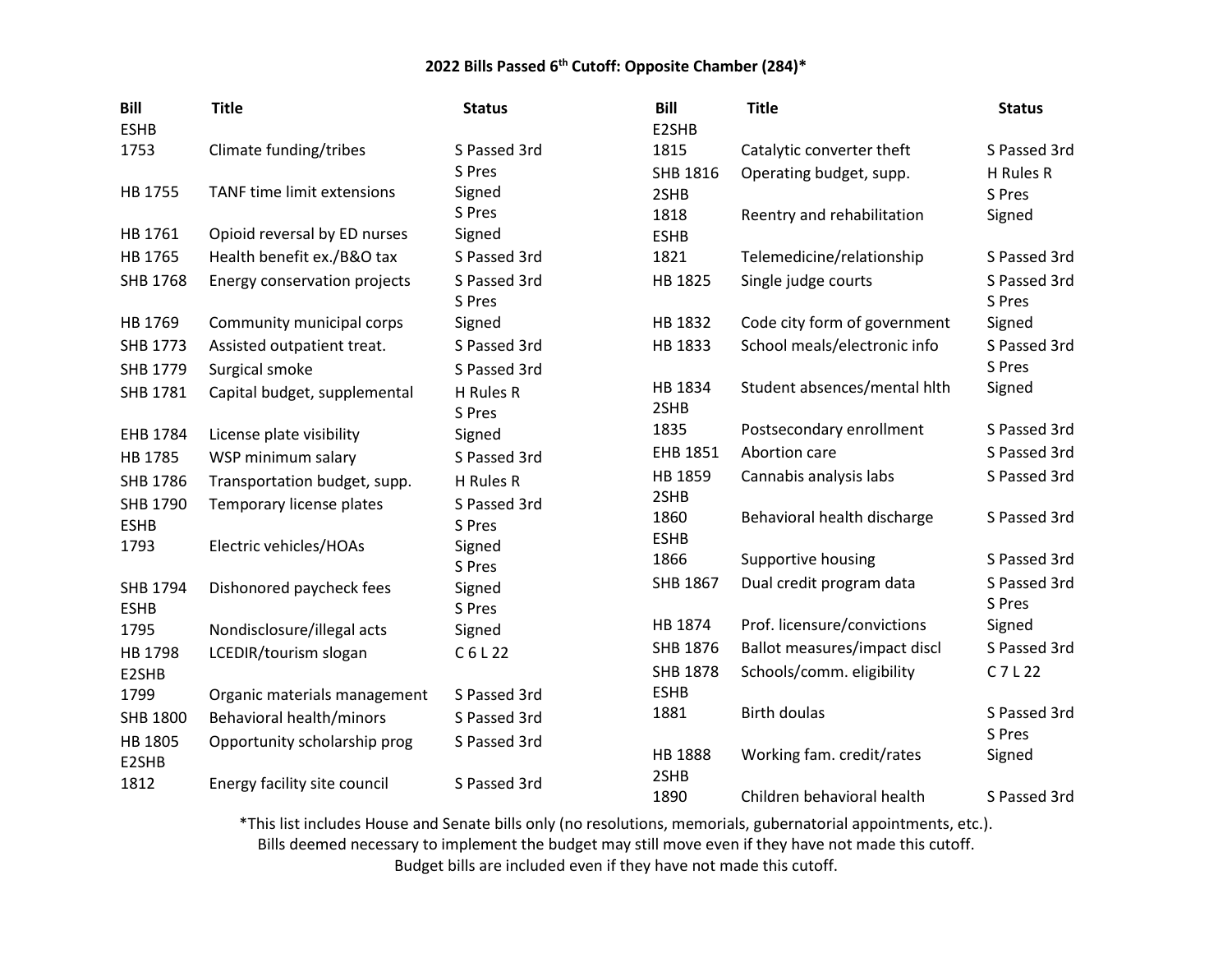| <b>Bill</b>                    | <b>Title</b>                     | <b>Status</b>          | <b>Bill</b>         | <b>Title</b>                      | <b>Status</b>          |
|--------------------------------|----------------------------------|------------------------|---------------------|-----------------------------------|------------------------|
| SHB 1893                       | EMTs/public health               | S Passed 3rd           | 2SHB                |                                   |                        |
|                                |                                  | S Pres                 | 2008                | Dev. disability programs/IQ       | S Passed 3rd           |
| HB 1894                        | Juvenile diversion/period        | Signed                 |                     |                                   | S Pres                 |
| HB 1899                        | DFI data confidentiality         | C 8 L 22               | SHB 2019            | Careers in retail                 | Signed                 |
| SHB 1901                       | Civil protection orders          | S Passed 3rd           | HB 2033             | Emergency and work zones          | S Passed 3rd           |
| SHB 1902<br>2SHB               | Workers' comp reopening          | S Passed 3rd           | <b>ESHB</b><br>2037 | Peace officers/use of force       | S Passed 3rd           |
| 1905                           | Homelessness/youth discharge     | S Passed 3rd           | SHB 2046            | Legislative activity ethics       | S Pres<br>Signed       |
| HB 1907                        | Gift equity packaging            | S Passed 3rd           | SHB 2050            | Parent pay/child detention        | S Passed 3rd           |
| HB 1927                        | Legislative service leave        | S Passed 3rd<br>S Pres | SHB 2051            | Agricultural disaster assist      | S Passed 3rd           |
| <b>ESHB</b><br>1930            | Cosmetologists, etc/licenses     | Signed                 | <b>SHB 2057</b>     | State patrol workforce            | S Passed 3rd           |
| EHB 1931                       | Hydropower license fees          | S Passed 3rd           |                     |                                   | S Pres                 |
| HB 1934                        | Tribal exchange agreements       | S Passed 3rd           | HB 2061             | Public improvements/housing       | Signed                 |
| SHB 1941                       | Active shooter drills            | S Passed 3rd           | <b>ESHB</b>         |                                   |                        |
| HB 1953                        | Sensitive voter information      | S Passed 3rd           | 2064                | Residential tenant deposits       | S Passed 3rd<br>S Pres |
| <b>SHB 1955</b><br><b>ESHB</b> | Dependency/education             | S Passed 3rd           | <b>SHB 2068</b>     | Imagination library               | Signed<br>S Pres       |
| 1956                           | Incarcerated individuals/PRA     | S Passed 3rd           | HB 2074             | Off-road vehicles fees            | Signed                 |
| SHB 1961                       | Name change fee waivers          | S Passed 3rd           | E2SHB               |                                   |                        |
| SHB 1967                       | Nonprofits/property tax          | S Passed 3rd           | 2075                | <b>DSHS</b> service requirements  | S Passed 3rd           |
| HB 1974                        | <b>Education elections/WSSDA</b> | S Passed 3rd           | <b>ESHB</b>         |                                   |                        |
| HB 1975                        | Management/housing auths         | S Passed 3rd<br>S Pres | 2076<br>2SHB        | Transp. network companies         | S Passed 3rd           |
| SHB 1980                       | <b>Concurrent services</b>       | Signed                 | 2078                | Outdoor learning grant prg.       | S Passed 3rd           |
| EHB 1982                       | Property tax penalties           | S Passed 3rd<br>S Pres | <b>EHB 2096</b>     | Working families' tax exempt      | S Pres<br>Signed       |
| <b>SHB 1984</b>                | Vehicle reg. cert. addresses     | Signed                 | SB 5002             | State auditor                     | H Passed 3rd           |
| SHB 2001                       | Tiny houses/GMA                  | S Passed 3rd           | ESB 5017            | School district procurement       | H Passed 3rd           |
| HB 2007                        | Nurse educator loans             | S Passed 3rd           | SB 5042             | <b>GMA</b> actions effective date | H Passed 3rd           |

\*This list includes House and Senate bills only (no resolutions, memorials, gubernatorial appointments, etc.). Bills deemed necessary to implement the budget may still move even if they have not made this cutoff. Budget bills are included even if they have not made this cutoff.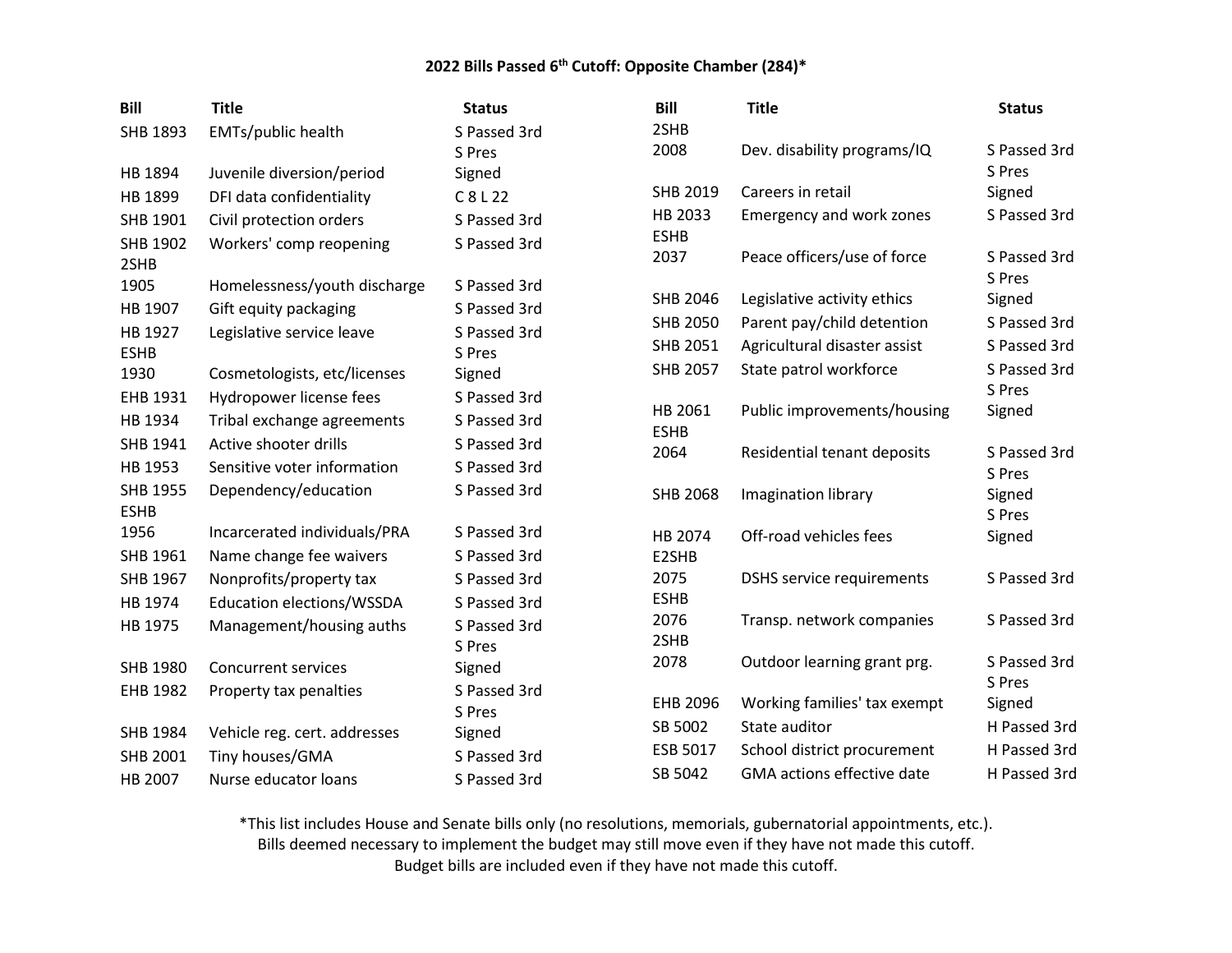| <b>Bill</b><br><b>ESSB</b> | <b>Title</b>                                            | <b>Status</b>                | <b>Bill</b><br><b>ESSB</b> | <b>Title</b>                 | <b>Status</b>          |
|----------------------------|---------------------------------------------------------|------------------------------|----------------------------|------------------------------|------------------------|
| 5078                       | Large capacity magazines                                | H Passed 3rd                 | 5544                       | Blockchain work group        | H Passed 3rd           |
| SB 5196                    | Special legislative sessions                            | H Passed 3rd                 |                            |                              | S Pres                 |
| <b>ESSB</b>                |                                                         |                              | SB 5545                    | Survivor benefits            | Signed                 |
| 5245                       | Safety of crime victims                                 | H Passed 3rd                 | SSB 5546                   | Insulin affordability        | Del to Gov             |
| SSB 5252                   | School consultation/tribes                              | Del to Gov                   | <b>SSB 5548</b>            | Child custody transfers      | H Passed 3rd           |
| <b>ESSB</b>                |                                                         |                              | SSB 5555                   | Safety telecommunicators     | H Passed 3rd           |
| 5268                       | Dev. disability services                                | H Passed 3rd                 | <b>SSB 5558</b>            | Interstate toll bridges      | H Passed 3rd           |
| 2ESSB<br>5275              | Intense rural dev. areas                                | H Passed 3rd                 | SSB 5564                   | Employee assistance programs | Del to Gov             |
| SSB 5376                   | <b>Education ombuds awareness</b>                       | H Passed 3rd                 | SB 5565                    | Fire district treasurers     | H Passed 3rd           |
|                            |                                                         | H Spkr                       | SB 5566                    | Independent youth housing    | H Passed 3rd<br>S Pres |
| SB 5489<br><b>ESSB</b>     | <b>Business entities</b>                                | Signed<br>H Spkr             | SSB 5575                   | Snohomish county/judges      | Signed<br>H Spkr       |
| 5490                       | Interbranch advisory comm.                              | Signed<br>H Spkr             | SB 5582                    | Port commission districts    | Signed<br>H Spkr       |
| SSB 5496                   | Health prof. monitoring                                 | Signed                       | SB 5583                    | Census data/incarceration    | Signed                 |
| SSB 5497                   | Board of ed. student members                            | H Spkr                       | SB 5585                    | Domestic wastewater fees     | H Passed 3rd           |
| SB 5498                    |                                                         | Signed<br>H Passed 3rd       | SSB 5589                   | Primary care spending        | H Passed 3rd           |
|                            | Posthumous H.S. diplomas                                | H Passed 3rd                 | <b>SSB 5590</b>            | Marine resources ad. council | H Passed 3rd           |
| SB 5504                    | Discover pass free days                                 |                              | <b>ESSB</b>                |                              |                        |
| SB 5505<br>SB 5508         | Farmers market prop. tax ex.<br>Insurance guaranty fund | H Passed 3rd<br>H Passed 3rd | 5593<br>E2SSB              | Urban growth area boundaries | H Passed 3rd           |
| SB 5518                    | OT licensure compact                                    | S Pres<br>Signed             | 5600                       | Apprenticeship programs      | H Passed 3rd<br>S Pres |
| SB 5519                    | Accountancy/inactive license                            | H Passed 3rd                 | SB 5602                    | Service providers/financial  | Signed                 |
| <b>SSB 5528</b>            | RTA supplemental revenue                                | H Passed 3rd                 | SSB 5610                   | Rx drug cost sharing         | H Passed 3rd           |
| SB 5529                    | Self-directed care                                      | H Passed 3rd                 | SB 5612                    | DV sentencing statements     | H Passed 3rd           |
| 2SSB                       |                                                         |                              | SB 5615                    | State sport                  | H Passed 3rd           |
| 5532                       | Rx drug affordability board                             | H Passed 3rd                 | 2SSB                       |                              |                        |
| SB 5539                    | Ed. service district funding                            | H Passed 3rd                 | 5616                       | Accounts                     | H Passed 3rd           |

\*This list includes House and Senate bills only (no resolutions, memorials, gubernatorial appointments, etc.).

Bills deemed necessary to implement the budget may still move even if they have not made this cutoff.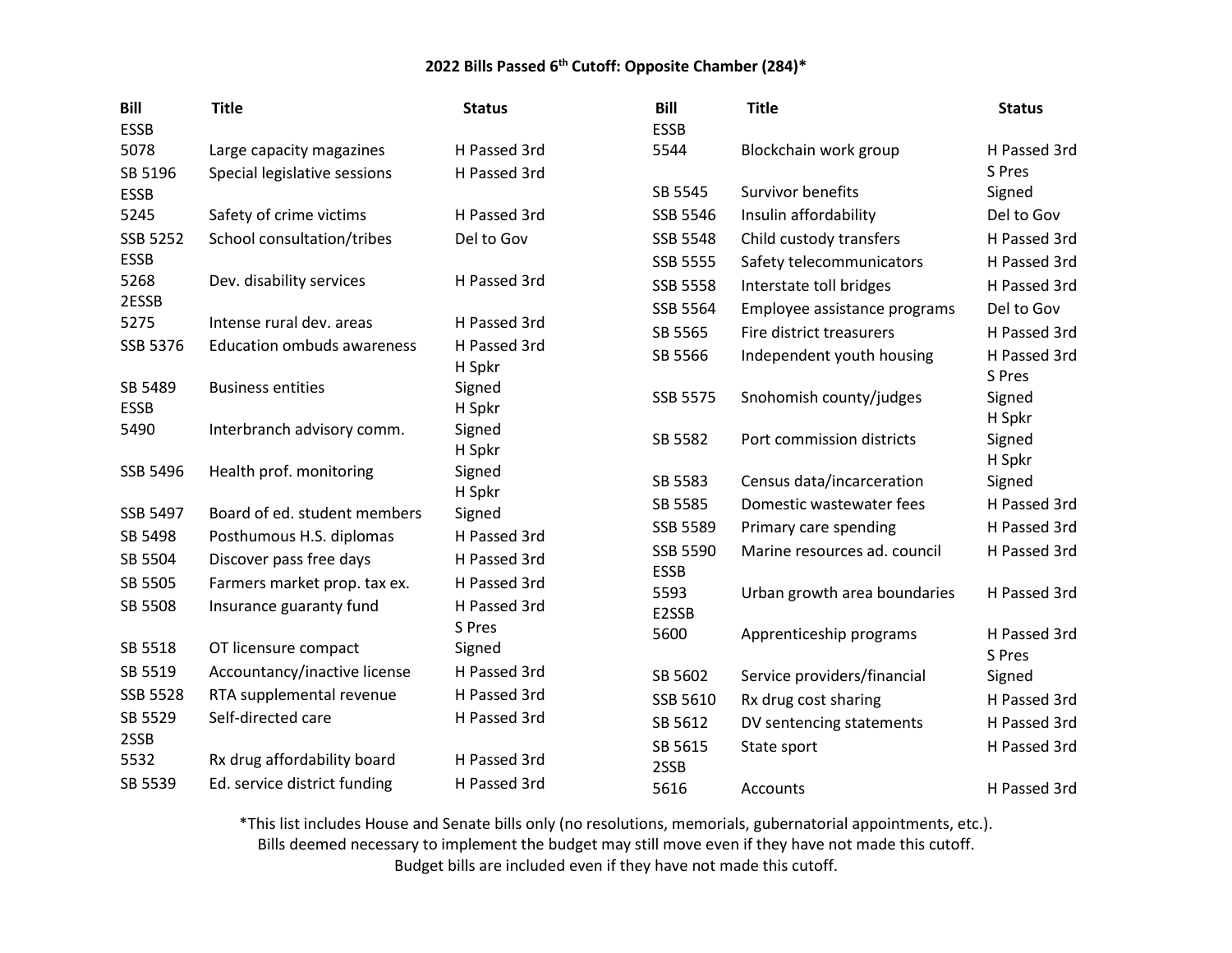| <b>Bill</b>       | <b>Title</b>                 | <b>Status</b>          | <b>Bill</b>     | <b>Title</b>                 | <b>Status</b> |
|-------------------|------------------------------|------------------------|-----------------|------------------------------|---------------|
|                   |                              | S Pres                 | SB 5713         | Limited equity coop. housing | H Passed 3rd  |
| SB 5617           | Main street programs/pop.    | Signed                 | SB 5715         | Definition of broadband      | H Passed 3rd  |
| 2SSB              |                              |                        | 2SSB            |                              |               |
| 5619              | Kelp & eelgrass conservation | H Passed 3rd           | 5720            | Student financial literacy   | H Passed 3rd  |
| SB 5624           | Livestock identification     | H Passed 3rd           | SSB 5722        | Greenhouse gases/buildings   | H Passed 3rd  |
| <b>ESSB</b>       |                              |                        | SSB 5728        | Drug forfeiture collections  | H Passed 3rd  |
| 5628              | Cyber harassment             | H Passed 3rd<br>S Pres | SSB 5729        | Hearing deadlines/good cause | H Passed 3rd  |
| SSB 5631          | CDLs/human trafficking       | Signed                 | 2SSB            |                              |               |
| SSB 5644          |                              | H Passed 3rd           | 5736            | Minors/behavioral health     | H Passed 3rd  |
| 2SSB              | Behavioral health coresponse |                        | SSB 5745        | Personal needs allowance     | H Passed 3rd  |
| 5649              | Family and medical leave     | H Passed 3rd           |                 |                              | H Spkr        |
| SSB 5651          | Capital budget, supplemental | H Rules R              | SB 5747         | Statewide oil spill plan     | Signed        |
| SB 5657           | Juvenile instit./comp sci.   | H Passed 3rd           | SSB 5749        | Rent payments                | H Passed 3rd  |
| 2SSB              |                              |                        | SB 5750         | WA state leadership board    | H Passed 3rd  |
| 5664              | Forensic competency programs | H Passed 3rd           | SSB 5753        | Board & commission sizes     | H Passed 3rd  |
|                   |                              | S Pres                 | SSB 5756        | Semiquincentennial committee | H Passed 3rd  |
| SB 5676           | PERS/TRS 1 benefit increase  | Signed                 | <b>ESSB</b>     |                              |               |
| SSB 5678          | Energy project orders        | H Passed 3rd           | 5758            | Condominium conversions      | H Passed 3rd  |
| SB 5687           | Traffic safety               | H Passed 3rd           | <b>ESSB</b>     |                              |               |
| <b>ESSB</b>       |                              |                        | 5761            | Wage and salary information  | H Passed 3rd  |
| 5689              | Transportation budget, supp. | S Conf appt            | SB 5763         |                              | H Spkr        |
| <b>ESSB</b>       |                              |                        | E2SSB           | Minimum wage/disabilities    | Signed        |
| 5693              | Operating budget, supp.      | H Passed 3rd           | 5764            | Apprenticeships & higher ed. | H Passed 3rd  |
|                   |                              | H Spkr                 | SSB 5765        | Midwifery                    | H Passed 3rd  |
| SB 5694           | <b>DOC-tribal agreements</b> | Signed                 | <b>SSB 5785</b> | Transitional food assistance | H Passed 3rd  |
| 2SSB              |                              |                        |                 |                              |               |
| 5695              | DOC body scanner pilot       | H Passed 3rd           | SB 5787         | Linked deposit program       | H Passed 3rd  |
|                   |                              | H Spkr                 | SB 5788         | Guardianship of minors       | H Passed 3rd  |
| SSB 5701<br>E2SSB | Workers' comp wages          | Signed                 | 2SSB<br>5789    | Innovation challenge program | H Passed 3rd  |
| 5702              | Donor human milk coverage    | H Passed 3rd           |                 |                              |               |
|                   |                              |                        | SSB 5790        | Community support services   | H Passed 3rd  |

\*This list includes House and Senate bills only (no resolutions, memorials, gubernatorial appointments, etc.). Bills deemed necessary to implement the budget may still move even if they have not made this cutoff. Budget bills are included even if they have not made this cutoff.